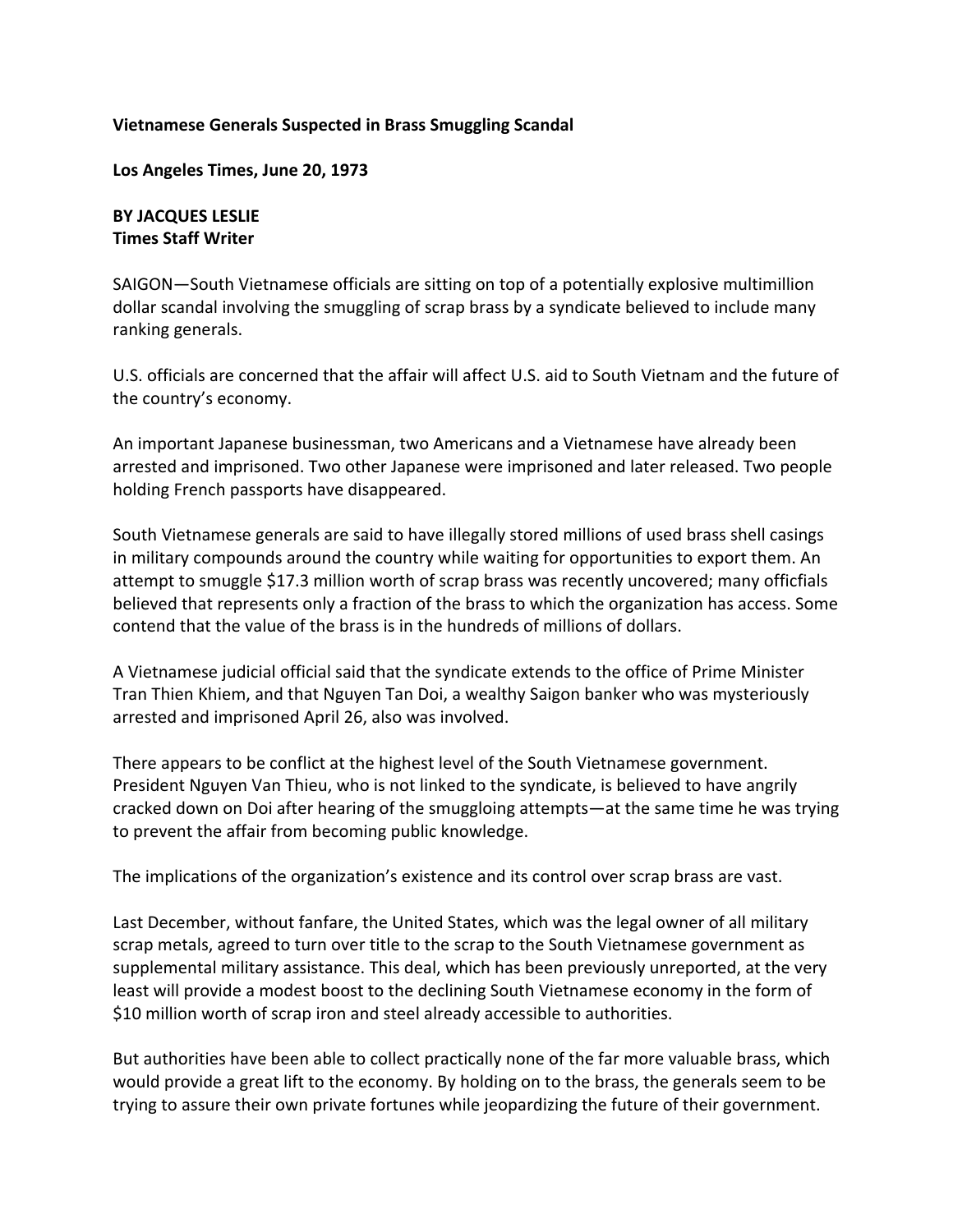Among the men arrested in the case are Tokuji Ishimura, manager of the Saigon branch of the giant Japanese trading company, Mitsubishi; Atsushi Sekizasa, another employee in Mitsubishi's Saigon branch; and Sigesato Hosoki, Japanese officer of the Saigon branch of the Chase Manhattan Bank. Before his arrest Ishimura also was chairman of the Assn. of Japanese Residents in Vietnam.

Ishimura has been in Chi Hoa Prison in Saigon since his arrest April 2. Sekizawa and Hosoki were imprisoned for a month and released on condition they would not leave South Vietnam.

All three Japanese became involved in the case unwittingly and innocently, informed sources said. They apparently were arrested in an attempt to find out who was involved in the smuggling operation. Now Vietnamese officials may fear that if they release Ishimura, one of the Japanese will disclose details of the case damaging to the government.

The Japanese Embassy has refused comment on the case and has even tried to discourage interest in the story among journalists. A Japanese Embassy spokesman said he could not comment because ishimura's "personal security" was involved.

A spokesman for the South Vietnamese government also declined comment. Vietnamese newspapers covered Ishimura's arrest but did not follow it up, and few Vietnamese are aware of the case or its implications.

Closer to the center of the affair are two Americans, Russel M. Smith, 51, who has been in prison since March 9, and Thomas Dunmore, 30, who was imprisoned with Smith, released and imprisoned again May 2.

Smith is thought to be the instrument used by the syndicate to obtain necessary shipping documents in return for a cash payment. Dunmore's role is less clear, but he apparently was involved in smuggling items such as generators, tractors and other heavy equipment.

Dunmore also is accused of having illegally held three checks worth \$34,000. These were believed possibly to have been payoffs for forgeries , and were signed by a Frenchman who has since disappeared.

Brass has been collecting in Vietnam since the beginning of the war. Until about four years ago, it ws the main alloy in artillery casings. Since then, U.S. munitions manufacturers have used iron for heavy artillery shells, buyt small arms ammunition and light artillery shells are still made with brass. Scrap brass is now thought to be stored in warehouses in Vietnamese military compounds and even buried.

Scrap brass is in demand throughout the world. It now sells on the international market for \$1,080 a ton, compared to \$50 or \$60 a ton for scrap steel and iron.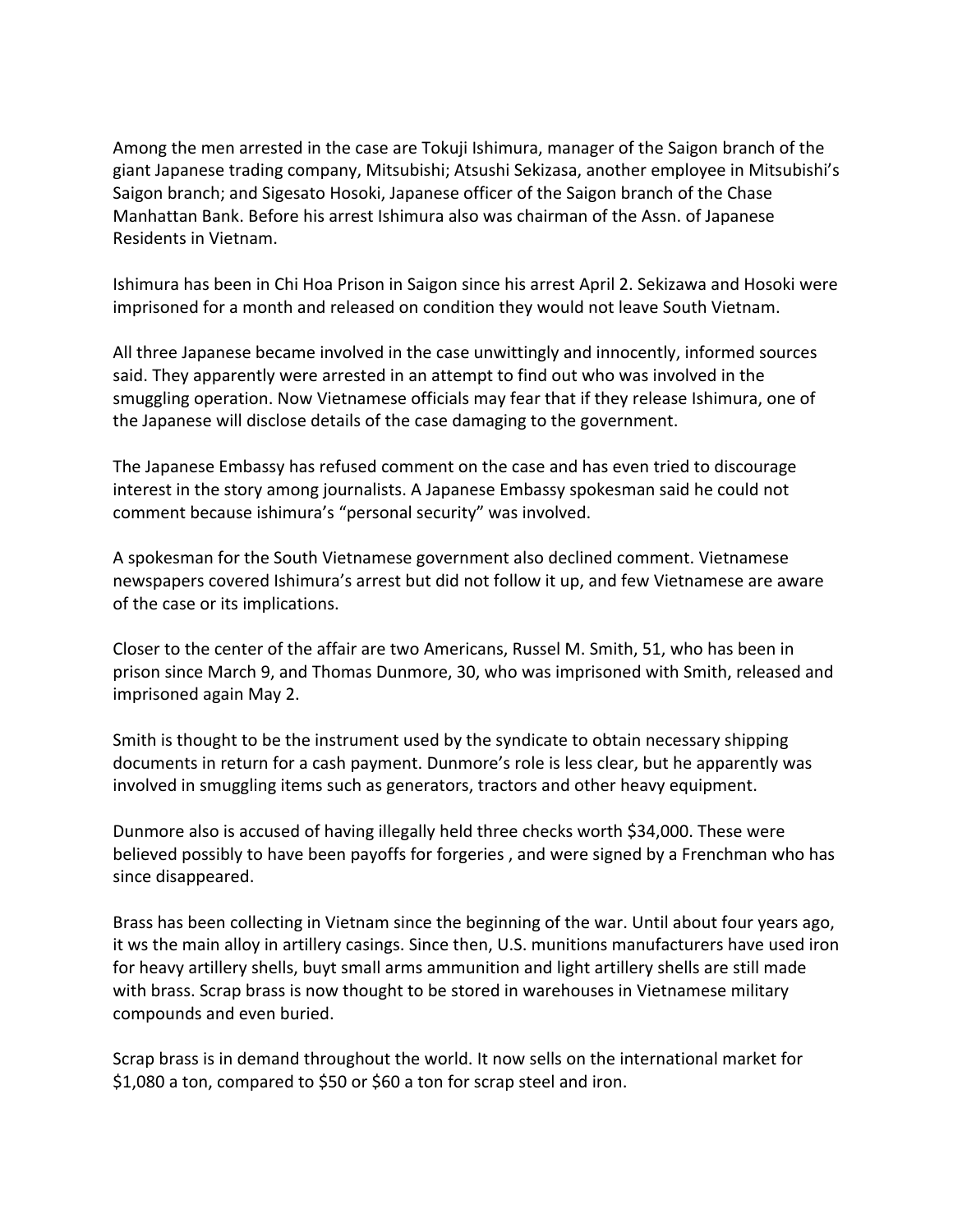"If scrap brass gets out of Vietnam, it's going to be sold," said one scrap expert. "I don't think anyone would ask any questions. It's like gold."

The problem of those who had access to the scrap brass was how to get it out of the country and resold. The only legal possessor of brass until December, 1972, was the U.S. government; then in accordance with the agreement, title was transferred to the South Vietnamese government. Since issuance of a South Vietnamese government decree on December 12, 1970, it has been illegal for individuals in Vietnam to possess or transport scrap brass.

Syndicate operators apparently recently developed at leas ttwo methods to smuggle out the scrap brass, both centering on the U.S. Army Property Disposal Agency (PDA), which was the only authorized body handling scrap metal.

Since the ceasefire, the agency became known as the property disposal branch of the U.S. Embassy's defense attache's office. Since title to scrap metal had been transferred to the South Vietnamese government, the agency's mission has been to locate and designate scrap to be turned over. AT the end of this month the property disposal branch will stop handling scrap metal.

To authorize domestic transport and export of scrap metal, the PDA customarily issued something called a Transportation Control Moment Document (TCMD). A TCMD enabled an exporter to show military scrap metal out of the country without paying an export tax. This made sense, since the metal had always belonged to the United States, and therefore technically had not been imported to South Vietnam.

As a PDA employee since February, 1972, Smith was one of about 10 men authorized to sign TCMDs. He is now charged by South Vietnamese authorities with illegally signing TCMDs that authorized exportation of scrap brass. It is believed that Smith was contacted by someone connected with the syndicate, but Smith has so far remained silent in prison.

Some of the TCMDs Smith is said to have illegally signed were dated before his job at the property disposal branch was terminated last February; he filled out others even after he was dismissed. Smith lost his job in the routine reduction of the property disposal branch's staff.

Sources said the false TCMDs were discovered when a Singapore businessman appeared in Saigon with one; he had come to ask authorities if it was genuine. At that point Smith came under suspicion. His house was searched March 9, and more false documents were found. Smith and Dunmore, who lived in the same house, were arrested.

Four of the TCMDs which Smith had signed authorized exportation of 16,000 tons of scrap brass, worth \$17,280,000 on the international market, sources said. A man identified as Mr. Phuong, a Chinese with Vietnamese citizenship who was listed on one TCMD as the agent of the buyer, is believed to be the link to the syndicate.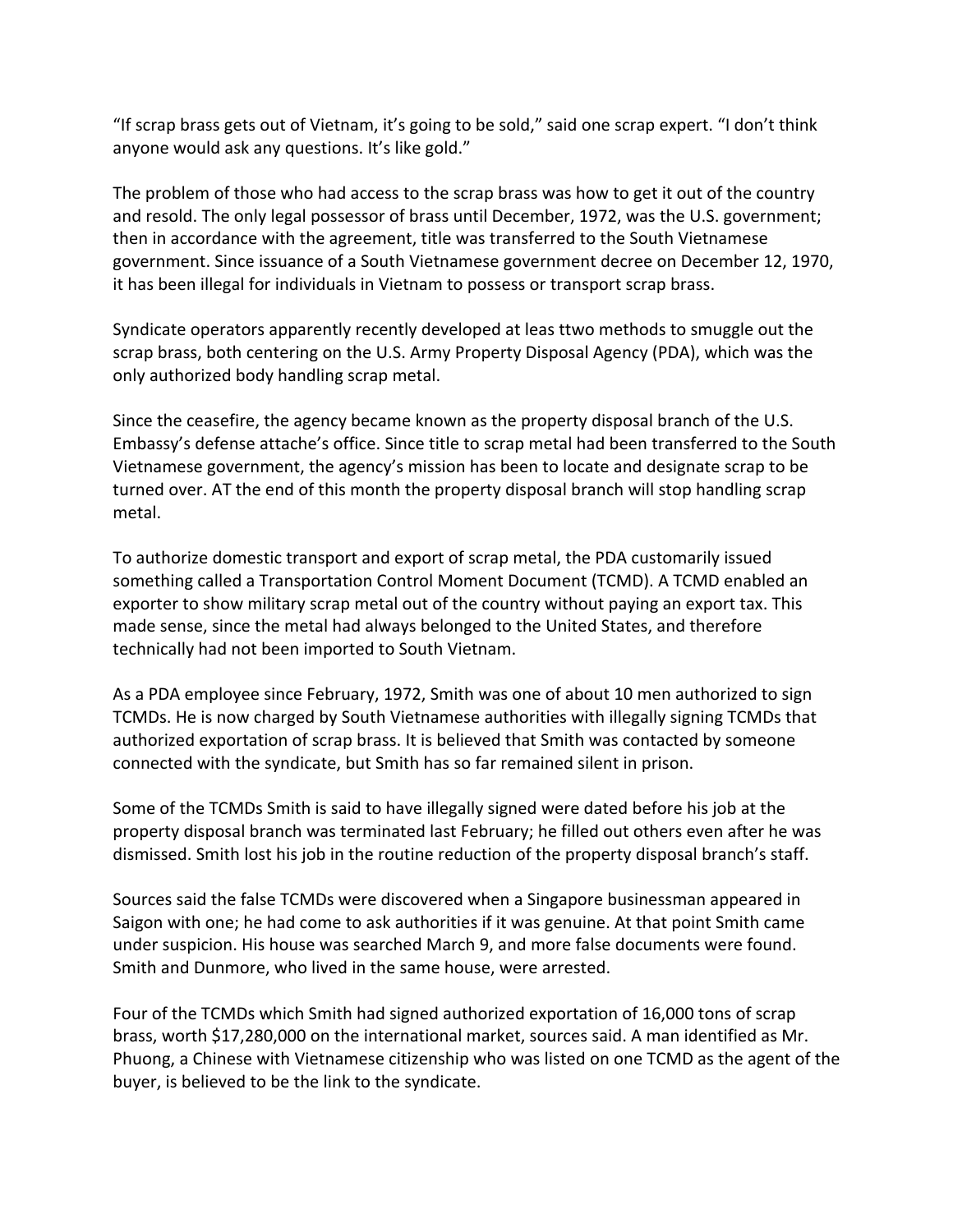Phuong was arrested in mid-March, and also has remained silent in prison. The fact that police have not physically forced him to talk is taken as an indication that he is protected by highly placed officials.

According to informed sources, Ishimura was contacted about a brass deal in Hong Kong in March, and was shown a copy of one of the other TCMDs. Ishimura was interested in buying brass but wanted to make sure the deal was legal. He returned to Saigon, and through his intermediaries, Hosoki and Sekizawa, asked authorities if the TCMD was bona fide.

Vietnamese officials reacted by imprisoning the three Japanese. Police may be holding Ishimura until the man who gave him the TCMD in Hong Kong is found. But it is unlikely that the man will be located, since he is believed to be a Vietnamese with a French passport now outside Vietnam.

When the TCMD was blocked, syndicate operators apparently devised another plan to smuggle out the brass.

Early this month they applied to the South Vietnamse director of foreign trade for a regular exportation license. Included was a letter from Emil D. Sasse, head of the property disposal branch, approving the license. The forgery was discovered.

The application requested a license to export 4,550 tons of copper wire. It is possible to transform scdrap brass into wire, and it is theorized that syndicate operators did this to obscure the metal's origin.

It is reported that Nguyen Tan Doi, who was the owner of South Vietnam's largest bank and was one of the wealthiest men in the country, had a factory where such wire could be made from scrap brass. Doi is suspected also of having been a banker for the syndicate; records seized by police when Doi was arrested and his bank closed down April 26 included many anonymous accounts that may have been for generals.

Doi was known to be afriend of many generals as well as Prime Minister Khiem. It is speculated that the office of the prime minister, Doi and the generals involved were operating without the knowledge of President Thieu and Thieu's economic advisers. The position of prime minister entails the actual carrying out of many of the day-to-day activities of the South Vietnamese government. Some of these could have been concealed from Thieu.

It is possible that Thieu was informed of the presence of so much brass in Vietnam and the significance of the agreement on military scrap during his trip to the United States in early April. Then, according to the theory, when he returned to Vietnam, he discovered what happened to the brass.

Twelve days later he angrily cracked down on Doi and ordered Doi's bank closed, despite the inconveniences to the bank's 200,000 depositors. He also seems to hve tried to keep the scrap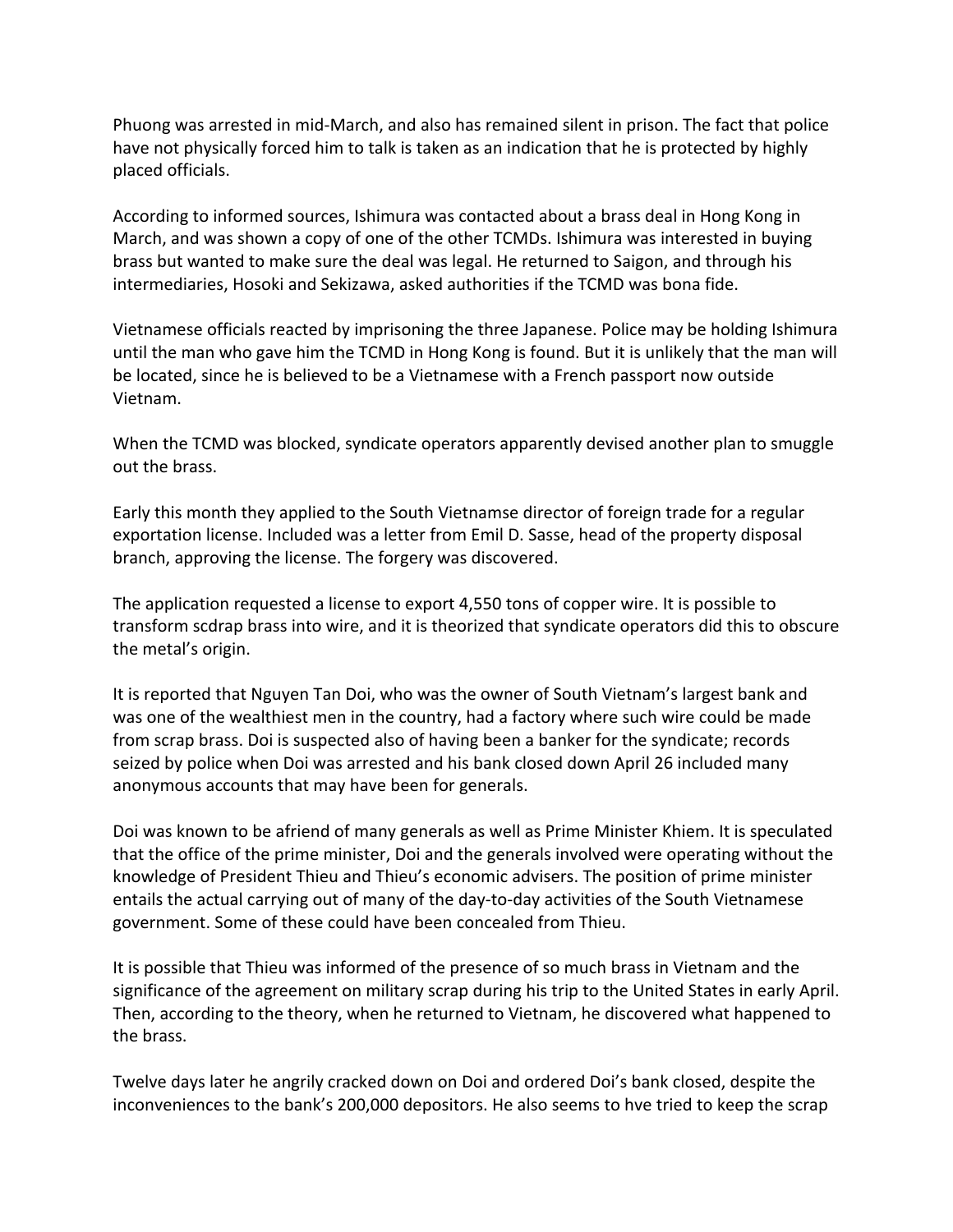affair hidden. Officials announce that Doi's arrest was for banking malpractices. The prime minister's office and the generals may have escaped punishment because they held too much power.

Officials think a huge amount of brass already has been smuggled out of Vietnam, and that even now smuggling continues. One ship was said to have steamed into Hong Kong last week with 360 tons of scrap brass from Da Nang. False customs declarations in Da Nang allegedly said scrap lead and aluminum were being exported.

Ships laden with scrap brass have been discovered before. In 1970, for example, a ship called the Dong Nai was found in the port of Saigon about to sail for Singapore with brass buried in its cargo. Several government officials were fired, but trials are still pending, and the affair is all but forgotten. Syndicate members may be hoping that the new case also will fade away. Despite all the recent arrests, no trial dates have been set.

One reason why generals are suspected of involvement in the syndicate is that they control military compounds, which are the logical and safest places to hide scrap brass. The syndicate may be loosely organized, with generals cooperating with each other.

Security against smuggling is relatively tight around Saigon. It is therefore surmised that mot of the brass is smuggled from coastal ports such as Phan Rang, Nha Trang, Qui Nhon and Da Nan, where security is much looser. One technique the syndicate uses is to transport and load scrap each night after the curfew begins.

The agreement between the United States and the South Vietnamese government o nthe transfer of military scrap was effected in an exchange of notes between U.S. Ambassador Ellsworth Bunker and Minister of Foreign Affrairs Tran Van Lam on Dec. 14, 1972. The agreement is said to have taken a year to negotiate.

The transfer of scrap was seen as a partial substitute for U.S. economic aid. It was undoubtedly negotiated with awareness that South Vietnam's economy was sagging because of U.S. military withdrawals, and that South Vietnam faced an uphill fight in getting sufficient economic aid from the U.S. Congress. It is not known whether American negoitators included scrap brass in their estimate of the value of the agreement to the South Vietnamese government. They might have written off the brass as unrecoverable.

If, however, the south Vietnamese government could recover the brass and export it legally as the transfer agreement authorizes it to do, it would mean a substantial windfall, definitely worth millions of dollars and perhaps hundreds of millions. "It would be fantastic for the government," said a member of the U.S. banking community here. "It would boost the government's foreign exchange tremendously."

Meanwhile, Ishimura, Smith, Dunmore and Phuong wait in Chi Hoa Prison for the case to unravel.